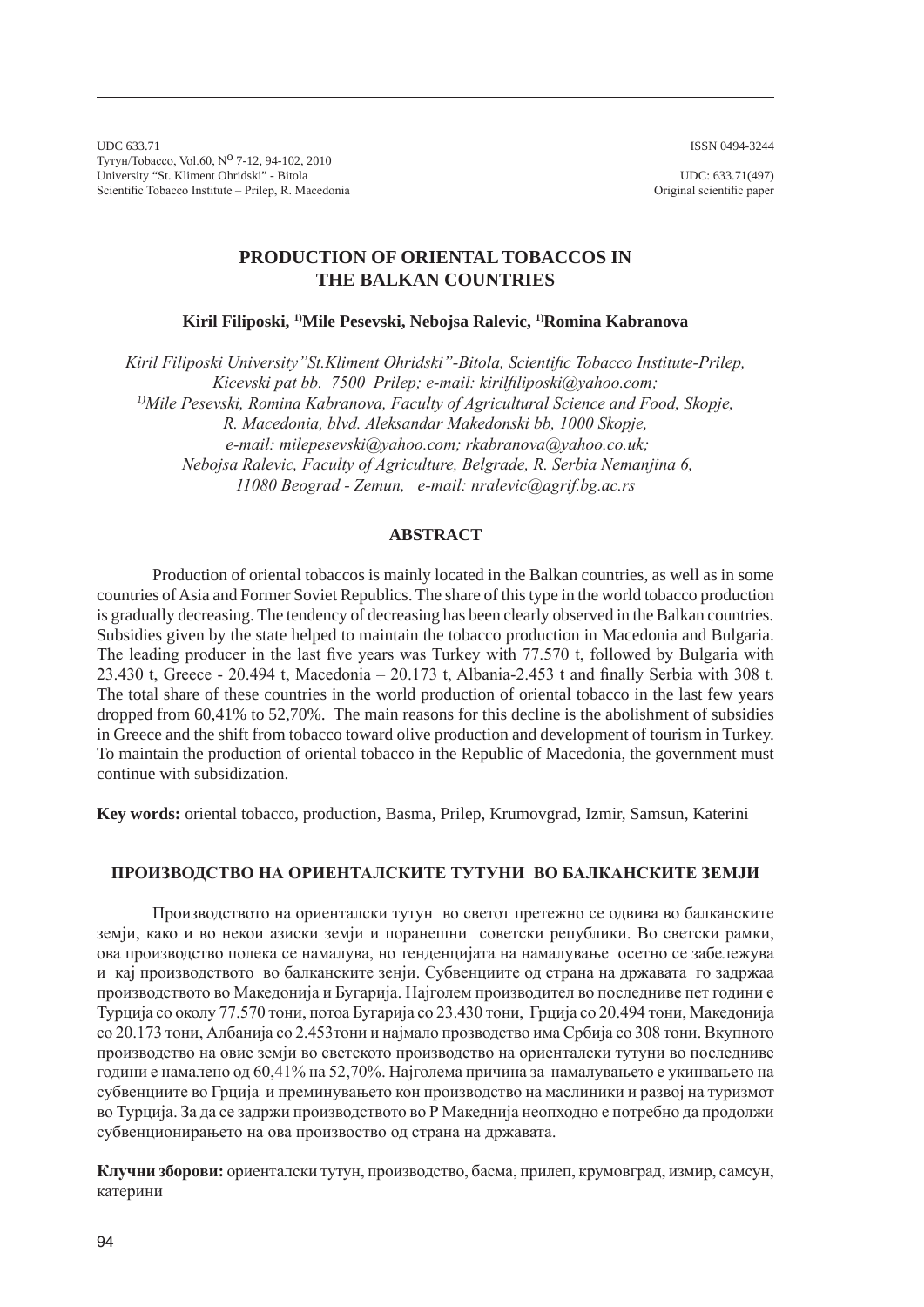#### **INTRODUCTION**

Oriental tobacco accounts for only about 4 % of the world tobacco production. In world frames, this tobacco is grown mainly in the Balkan countries, Turkey, Greece, Bulgaria, Macedonia, and also in Italy, Egypt, South Africa, Syria, etc. It is named by the area in which it is grown – Eastern Mediterranean, and its varieties are named by the towns or regions of growing (Samsun, Izmir, Katerini, Krumovgrad, Prilep, Djebel, etc.). It is also known as Turkish tobacco, because it had been grown in the Ottoman Empire. Oriental tobaccos are characterized by their small leaves. They are grown on poor soils, in areas with large number of sunny and warm days, which contributes to the formation of their strong aromatic and "sweet and sour" flavor while smoking. Cigarette blends consist of three basic tobacco types: Virginia, Burley and Oriental. The oriental tobaccos are applied in small amounts (up to 20%), as a spice for aromatization of cigarettes. The leading importers of oriental tobaccos in the world are the USA, Japan and Germany. According to our knowledge, multinational tobacco companies are making efforts to substitute the oriental tobaccos with aromatized large-leaf tobaccos and artificial aroma, but so far without some significant success. Still, this information deserves serious attention, having in mind that tobacco growing is the only source of existence to a great number of households. It must also be mentioned that during the growing season, additional labor force composed of seasonal workers is engaged in tobacco production.

### **MATERIAL AND METHODS**

Data from FAOSTAT, Universal Leaf Tobacco Company, SOCOTAB, Alliance One Macedonia, Analyses of the Ministry of Agriculture, Forestry and Water Economy of R. Serbia, Analyses of the Ministry of Agriculture, Forestry and Water Economy of R. Macedonia, Yugotutun, Tobacco Institute-Prilep and our previous research in this field were used as a source for investigation on the oriental

tobacco production in the Balkan countries (Turkey, Greece, Bulgaria, Macedonia, Serbia and Macedonia). For higher reliability, the investigations were carried out in a longer period (1995 – 2010), except for Albania where the investigation was carried out between 2005- 2010. For data processing and making final conclusions, the comparative-analytical method was applied.

#### **RESULTS AND DISCUSSIONS**

The total share of oriental tobaccos is about 4% (2010) of the total tobacco production in the world. Until 2000 this production ranged 500.000 to 600.000 tons, but after 2000 there was a tendency of decreasing and in the last few years the production has been stabilized at about

250.000 tons. The drop in the world production of oriental tobaccos is consecutively followed by a drop in the Balkan tobacco producing countries.

 In this paper, analysis was also made on the share of certain tobacco types by country of production.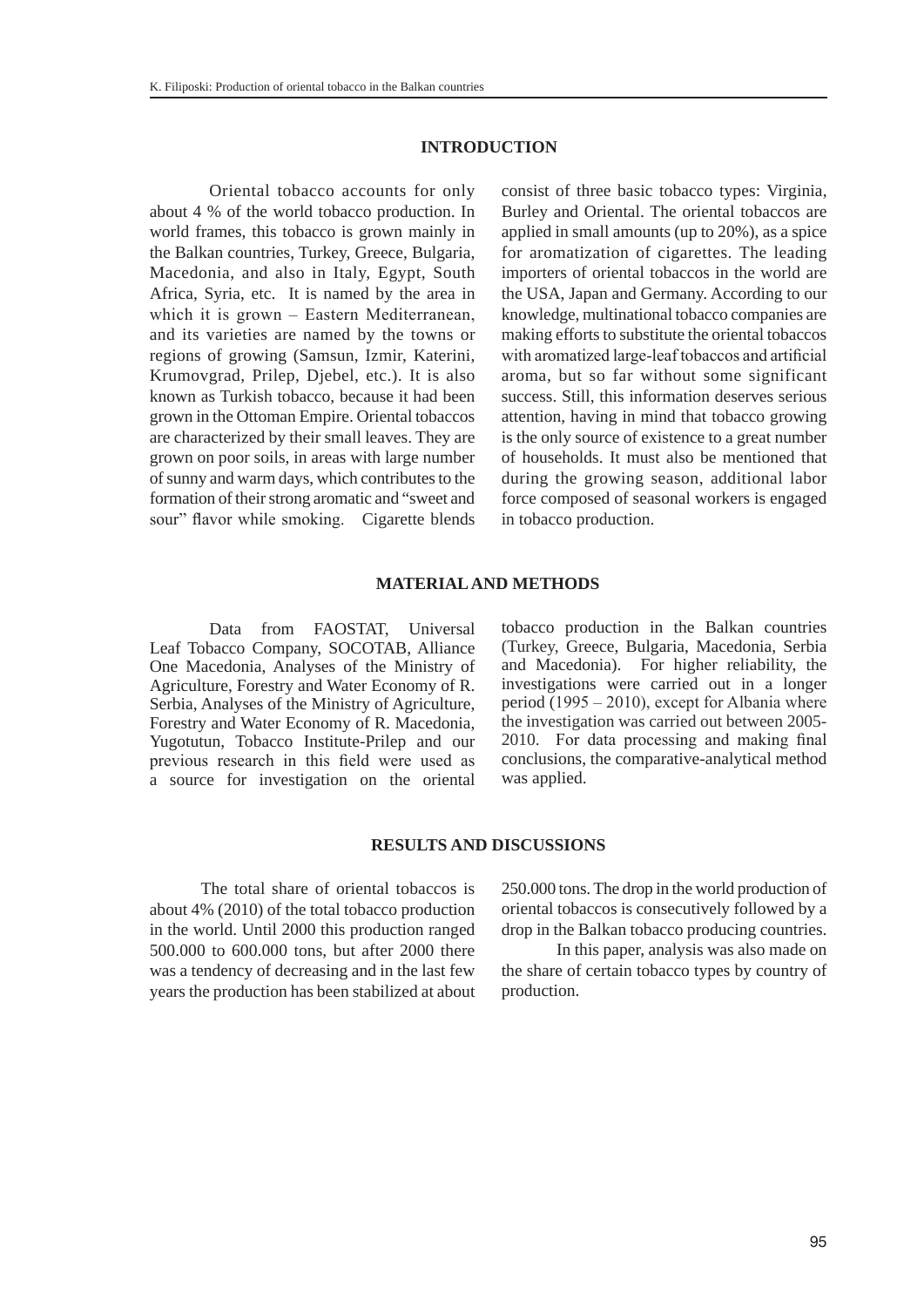

Figure 1. World production of oriental tobacco (1996-2010)

Until 2000, Turkey was the largest producer of oriental tobaccos with over 200.000 tons annual production.

(Table 1) clearly show a decline from 2000 to 2005 and even more rapid decline after 2005, so that for 2010 it is predicted to fall on 52.742 tons.

Data on tobacco production in Turkey

|                       |         |        |              | Variety               |         |                           |                  |         |        |
|-----------------------|---------|--------|--------------|-----------------------|---------|---------------------------|------------------|---------|--------|
| Years                 | Izmir   | Samsun | <b>Basma</b> | Other<br>Bleck<br>Sea | Marmara | East and<br>South<br>East | Katerini         | Total   | Index  |
| $1996^{1}$            | 127.198 | 18.203 | 7.503        | 5.600                 | 4.101   | 65.099                    | $\overline{0}$   | 224.602 | 100,00 |
| 2000                  | 114.171 | 17.216 | 9.561        | 5.746                 | 3.969   | 46.984                    | $\mathbf{0}$     | 197.647 | 88,00  |
| 2001                  | 91.031  | 12.648 | 6.209        | 3.998                 | 3.209   | 24.304                    | $\mathbf{0}$     | 141.399 | 62,96  |
| 2002                  | 106.360 | 15.870 | 5.950        | 3.240                 | 2.320   | 22.384                    | $\mathbf{0}$     | 156.124 | 69,51  |
| 2003                  | 66.287  | 10.093 | 3.565        | 1.740                 | 1.282   | 25.996                    | $\theta$         | 108.963 | 48,51  |
| 2004                  | 81.642  | 9.562  | 4.500        | 1.169                 | 1.741   | 25.403                    | $\boldsymbol{0}$ | 124.017 | 55,22  |
| 2005                  | 83.441  | 11.221 | 5.462        | 969                   | 1.596   | 26.386                    | $\boldsymbol{0}$ | 129.075 | 57,47  |
| 2006                  | 53.850  | 9.904  | 4.404        | 966                   | 861     | 23.240                    | $\mathbf{0}$     | 93.225  | 41,51  |
| 2007                  | 38.557  | 8.938  | 3.542        | 606                   | 794     | 18.431                    | $\boldsymbol{0}$ | 70.868  | 31,55  |
| 2008                  | 59.736  | 7.908  | 3.641        | 664                   | 149     | 19.259                    | 40               | 91.397  | 40,69  |
| 2009                  | 63.413  | 9.533  | 4.513        | $\theta$              | 10      | 1.690                     | 458              | 79.617  | 35,45  |
| $2010^{2}$            | 41.260  | 2.800  | 4.800        | $\theta$              | 40      | 3.080                     | 762              | 52.742  | 23,48  |
| žž<br>$(2006 - 2010)$ | 51.363  | 7.817  | 4.180        | 447                   | 371     | 13.140                    | 252              | 77.570  | 34,54  |
| %                     | 66,22   | 10,08  | 5,38         | 0,58                  | 0,48    | 16,94                     | 0,32             | 100,00  |        |

Table 1. Classical and non-classical oriental tobacco production in Turkey (in tons)

2) Semiofficial data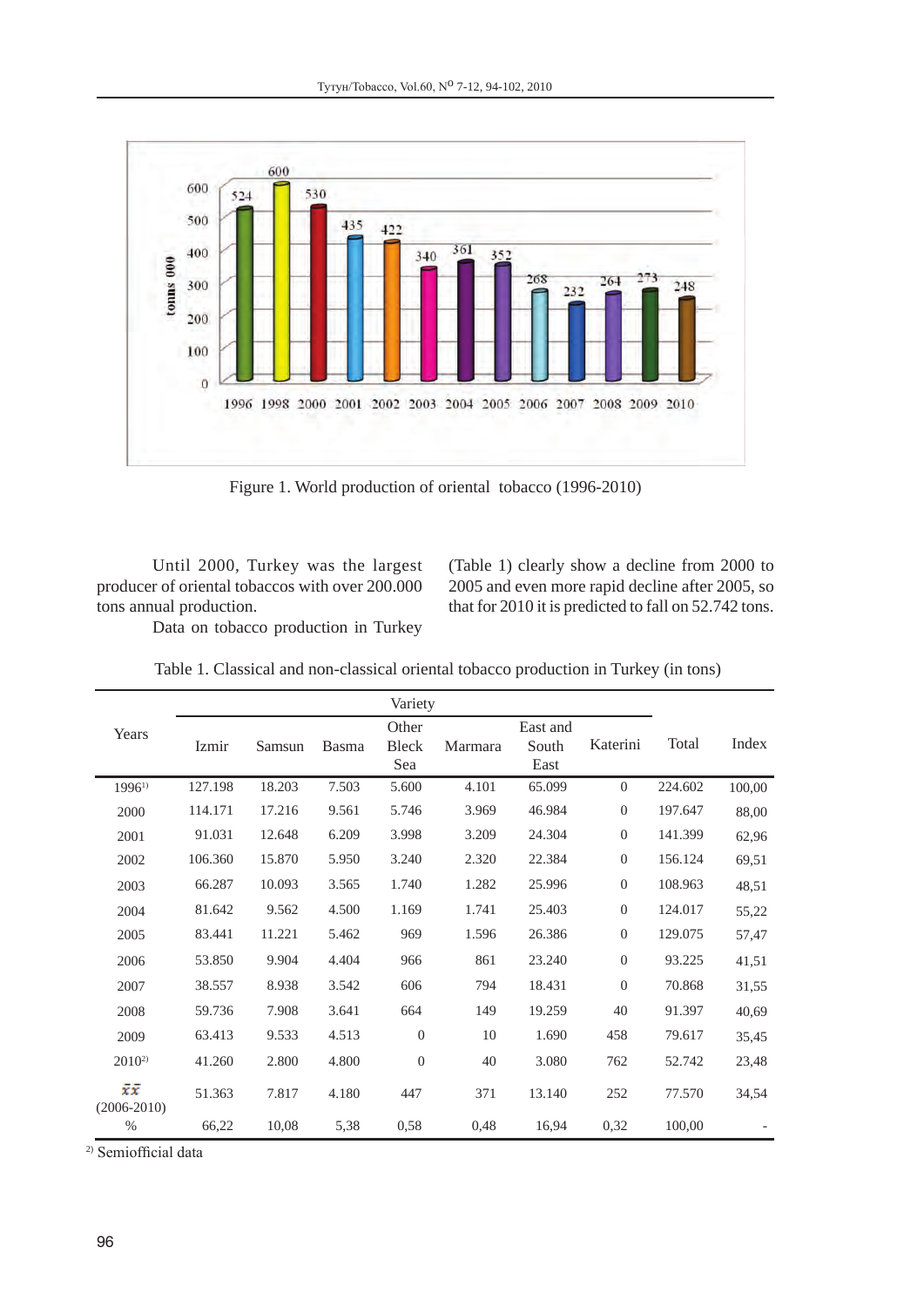According to the data for the last 5 years, it can be stated that Izmir, with an average share of 66,22%, has the most important place in the production of oriental tobacco in Turkey. It can be observed that production of non-classical oriental tobaccos is slowly but surely decreasing. In 2010 the production dropped to only 23,48%, which is more than four times lower compared to that in 1996. Decline in the oriental tobacco production in Turkey is a result of the tendency to substitute tobacco with perennial crops (olives), development of tourism in the Aegean part of Turkey - the region where these tobaccos were grown mostly, as well as the lack of labor force due to the outflow of young people to Western countries

From data presented in Table 2, it can be seen that oriental tobacco production in Greece has been significantly reduced since 2000, as a result of the abolishment of tobacco subsidies from the European Union, payment of subsidies to the producers several years after they stopped growing tobacco and providing subsidies for alternative crops (these subsidies are known as "lazy money"). Presently, non-typical oriental (semi-oriental) tobaccos in Greece, like Sochoumi, Kaba-koulak & Elassona, Myrodata Agrinion, Tzebelia and Mavra are not produced anymore. Only the typical and best quality tobaccos Katerini and Basma are still grown, and they account for 99% of tobacco production in Greece. The production of tobacco in this country is almost four times lower compared to that in 2000. The same tendency is observed in Greece and Turkey, with over four times lower production (23,77%) compared to 1995.

|                 |        |          |                  | Variety                       |                      |                |              |        |        |
|-----------------|--------|----------|------------------|-------------------------------|----------------------|----------------|--------------|--------|--------|
| Years           | Basma  | Katerini | Socho-<br>umi    | Kaba-<br>koulak &<br>Elassona | Myrodata<br>Agrinion | Tzebelia       | Mavra        | Total  | Index  |
| 1995            | 23.748 | 18.166   | 4.782            | 5.810                         | 4.592                | 10.457         | 3.885        | 78.670 | 100,00 |
| 2000            | 27.342 | 18.059   | 5.957            | 12.162                        | 4.610                | 7.224          | 3.359        | 78.713 | 100,05 |
| 2001            | 26.803 | 16.732   | 6.570            | 9.920                         | 3.294                | 3.584          | 2.977        | 69.880 | 88,83  |
| 2002            | 27.489 | 17.143   | 6.198            | 6.878                         | 2.889                | 1.597          | 1.587        | 63.781 | 81,07  |
| 2003            | 26.270 | 16.421   | 5.708            | 5.577                         | 2.223                | 793            | 800          | 57.792 | 73,46  |
| 2004            | 27.887 | 16.803   | 4.844            | 4.014                         | 1.857                | 588            | 603          | 56.596 | 71,94  |
| 2005            | 27.376 | 18.640   | 4.273            | 1.165                         | 622                  | 491            | 303          | 52.870 | 67,20  |
| 2006            | 11.585 | 10.050   | 85               | 16                            | 17                   | 2              | 1            | 21.756 | 27,65  |
| 2007            | 10.994 | 10.448   | $\mathbf{0}$     | $\overline{0}$                | $\Omega$             | $\overline{0}$ | $\Omega$     | 21.442 | 27,26  |
| 2008            | 9.639  | 10.447   | $\boldsymbol{0}$ | $\theta$                      | $\Omega$             | $\mathbf{0}$   | $\Omega$     | 20.086 | 25,53  |
| 2009            | 9.083  | 11.407   | $\overline{0}$   | $\theta$                      | $\Omega$             | $\overline{0}$ | $\Omega$     | 20.490 | 26,05  |
| $2010^{1}$      | 9.000  | 9.700    | $\boldsymbol{0}$ | $\theta$                      | $\boldsymbol{0}$     | $\mathbf{0}$   | $\mathbf{0}$ | 18.700 | 23,77  |
| χī<br>(2006/10) | 10.060 | 10.410   | 17               | 3.2                           | 3.4                  | 0.4            | 0.2          | 20.494 | 26,05  |
| $\%$            | 49,09  | 50,79    | 0,08             | 0,01                          | 0,02                 |                |              | 100,00 |        |

Table 2, Classical and non-classical oriental tobacco production in Greece (in tons)

<sup>1)</sup> Semiofficial data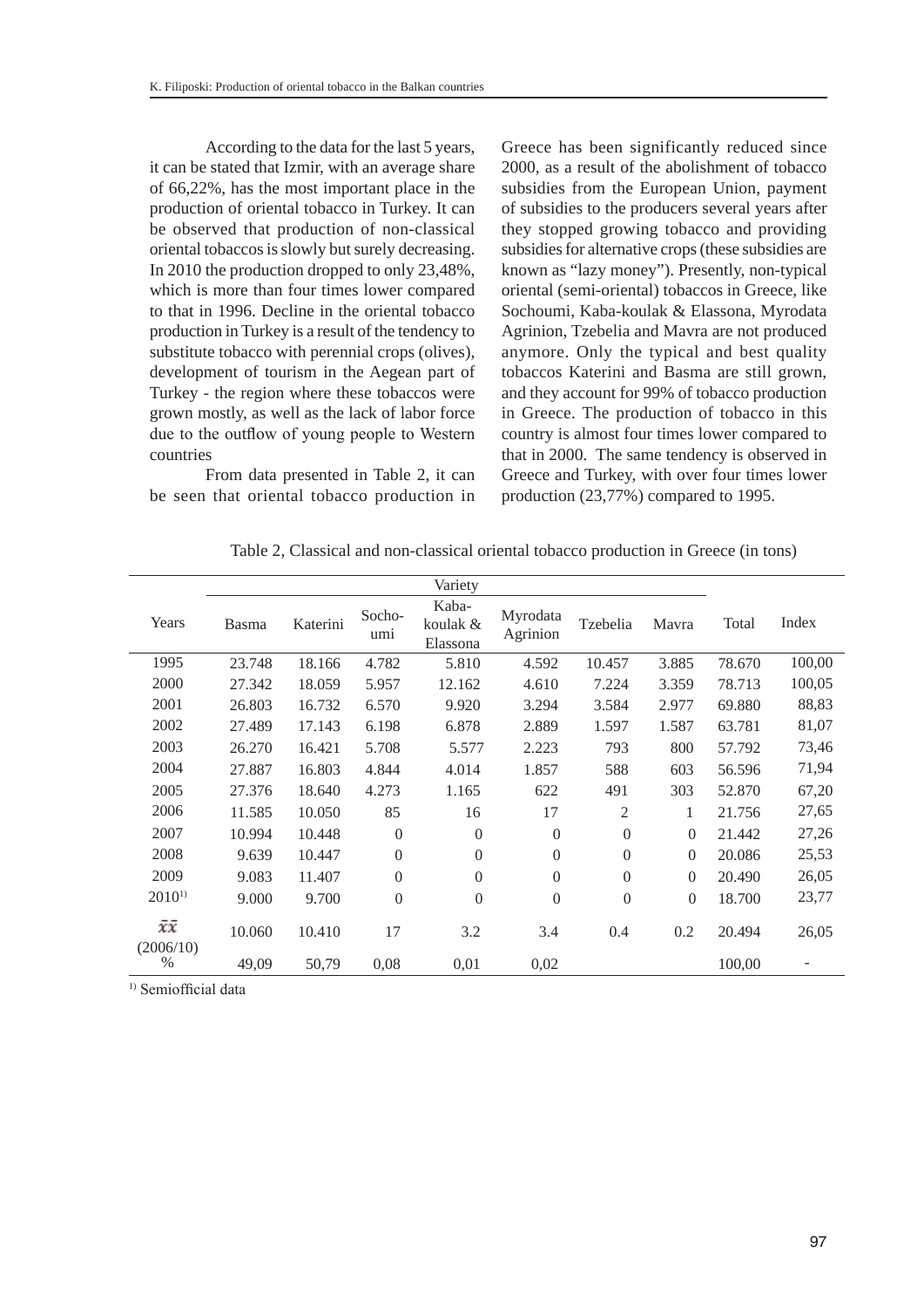| Years          | Krumov-<br>grad | Krumov-<br>grad<br>K | Nevrokop | East<br>Balkan | Basma | Other<br>Oriental | North<br>Bulgarian | Total  | Index          |
|----------------|-----------------|----------------------|----------|----------------|-------|-------------------|--------------------|--------|----------------|
| 1995           | 5.000           | $\overline{0}$       | 3.500    | 500            | 1.000 | 3.400             | 1.500              | 14.900 |                |
| 2000           | 6.700           | $\mathbf{0}$         | 6.400    | 1.200          | 900   | 4.400             | 3.000              | 22.600 | 100,00         |
| 2001           | 11.000          | $\mathbf{0}$         | 6.000    | 1.200          | 400   | 5.000             | 4.000              | 27.600 | 122,12         |
| 2002           | 14.000          | $\overline{0}$       | 5.000    | 1.800          | 400   | 5.900             | 4.000              | 31.100 | 137,61         |
| 2003           | 14.300          | $\overline{0}$       | 6.050    | 2.046          | 825   | 3.454             | 1.870              | 28.545 | 126,31         |
| 2004           | 14.000          | $\overline{0}$       | 5.600    | 1.800          | 1.100 | 6.000             | 5.000              | 33.500 | 148,23         |
| 2005           | 18.000          | $\overline{0}$       | 1.500    | 1.300          | 3.850 | 5.470             | 5.500              | 35.620 | 157,61         |
| 2006           | 12.800          | $\Omega$             | 250      | 600            | 800   | 1.100             | 1.800              | 17.350 | 76,77          |
| 2007           | 15.950          | 50                   | 300      | 733            | 214   | $\overline{0}$    | 1.000              | 18.247 | 80,74          |
| 2008           | 16.000          | 800                  | 400      | 951            | 250   | $\overline{0}$    | 3.500              | 21.901 | 96,91          |
| 2009           | 19.500          | 1.400                | 130      | 1.341          | 120   | 50                | 6.300              | 28.841 | 127,62         |
| $2010^{2}$     | 21.000          | 1.900                | 100      | 1.021          | 250   | 40                | 6.500              | 30.811 | 136,33         |
| ī<br>(2006/10) | 17.050          | 830                  | 236      | 929            | 327   | 238               | 3.820              | 23.430 | 103,67         |
| $\%$           | 72,77           | 3,54                 | 1,02     | 3,97           | 1,39  | 1,01              | 16,30              | 100,00 | $\overline{a}$ |

Table 3, Classical and non-classical oriental tobacco production in Bulgaria (in tons)

2) Semiofficial data

Tobacco production in Bulgaria is characterized with big oscillations, but it still maintains certain level, which is due to the state policy and payment of subsidies. According to data presented in Table 3, the average production in the last five years approximated 23.430 tons, with high oscillations. In Bulgaria, the situation is very similar to that in Turkey and Greece: there is a tendency of restructuring of tobacco types and varieties, i.e. reduction of semi-oriental tobaccos, which are characterized by larger and less aromatic leaves. There is insignificant production of the types Krumovgrad K, Nevrokop, Istocen Balkan (East Balkan) and other oriental tobaccos. More stable is the production of the type Severna Bugarija (North Bulgaria)– 3.820 tons, which presents 16% of the production. The most frequently produced oriental tobacco in Bulgaria is Krumovgrad, with a share of 72,77% or almost four thirds of the total production.

Republic of Macedonia is distinguished by tobacco production which consists only of oriental types, unlike other Balkan countries where largeleaf tobacco of the types Virginia and Burley is also present. In Macedonia there were also big oscillations in tobacco production, depending on the state policy. In fact, this production was going to collapse, but with the subsiding policy of the state it has been reestablished, with good opportunities even to increase. This is especially important because there is no alternative crop that would absorb so much labor force and would have such an economic impact as tobacco.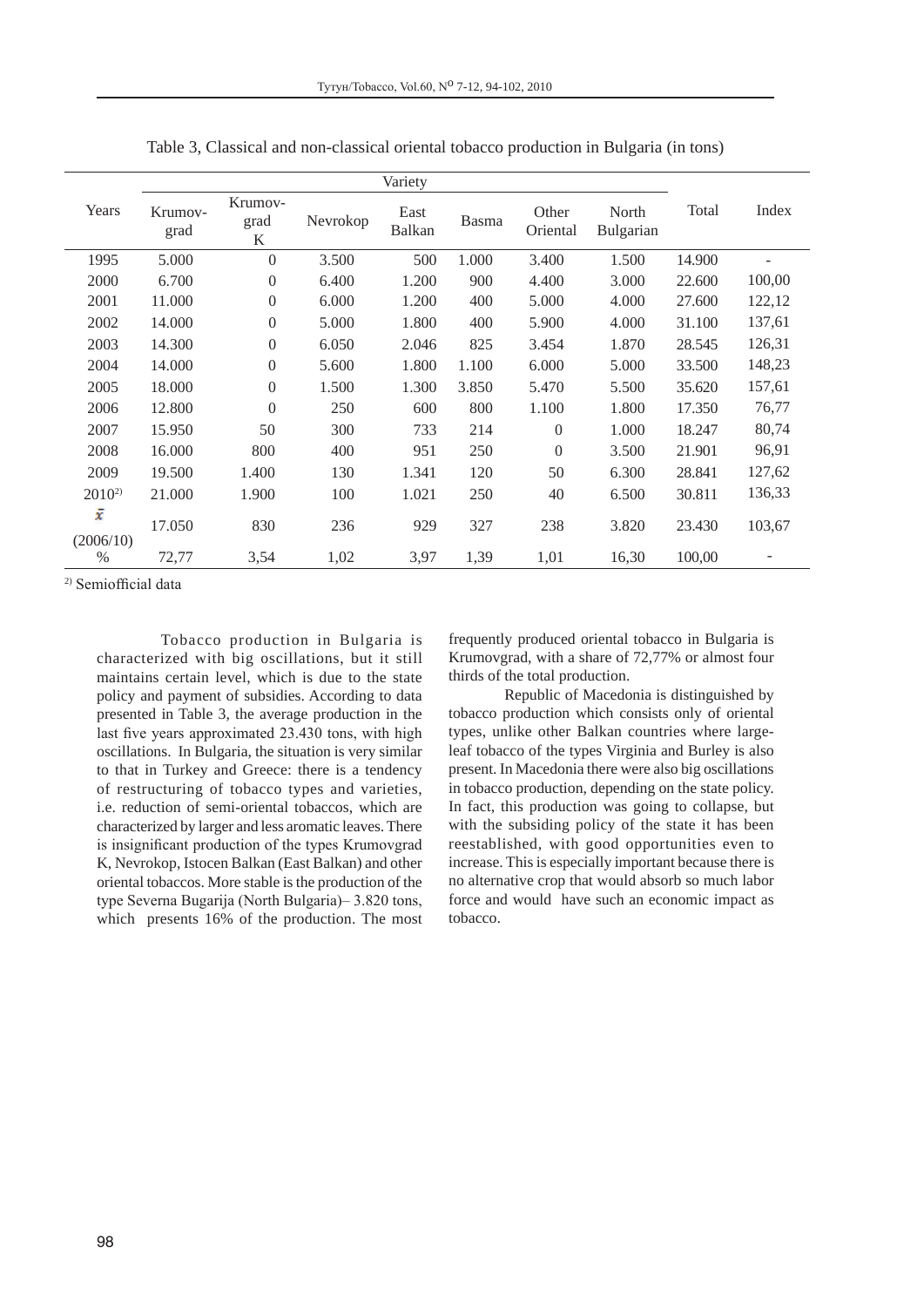| Years          |        |       | Total    |                |                |        |        |  |
|----------------|--------|-------|----------|----------------|----------------|--------|--------|--|
|                | Prilep | Yaka  | Djebel   | <b>Basmak</b>  | Otlja          |        | Index  |  |
| 1995           | 6.952  | 5.527 | 904      | $\Omega$       | 1.163          | 14.546 |        |  |
| 2000           | 12.394 | 6.169 | 410      | $\overline{0}$ | 546            | 19.519 | 100,00 |  |
| 2001           | 12.698 | 7.476 | 336      | $\Omega$       | 41             | 20.551 | 105,29 |  |
| 2002           | 14.029 | 9.202 | 165      | $\Omega$       | 35             | 23.431 | 120,04 |  |
| 2003           | 10.031 | 5.225 | 109      | $\Omega$       | $\overline{0}$ | 15.365 | 78,72  |  |
| 2004           | 13.104 | 6.447 | 215      | $\Omega$       | $\mathbf{0}$   | 19.766 | 101,26 |  |
| 2005           | 14.764 | 7.275 | $\Omega$ | 1.166          | $\mathbf{0}$   | 23.205 | 118,88 |  |
| 2006           | 11.884 | 6.145 | $\Omega$ | 1.651          | $\mathbf{0}$   | 19.680 | 100,82 |  |
| 2007           | 10.115 | 4.166 | 86       | 1.920          | $\mathbf{0}$   | 16.287 | 83,44  |  |
| 2008           | 9.065  | 4.465 | 46       | 2.549          | $\mathbf{0}$   | 16.125 | 82,61  |  |
| 2009           | 13.393 | 6.294 | 212      | 3.321          | 56             | 23.276 | 119,25 |  |
| $2010^{1}$     | 19.000 | 5.000 | 400      | 1.000          | 100            | 25.500 | 130,64 |  |
| ž<br>(2006/10) | 12.691 | 5.214 | 149      | 2.088          | 31             | 20.173 | 103,35 |  |
| $\frac{0}{0}$  | 62,91  | 25,85 | 0,74     | 10,35          | 0,15           | 100,00 |        |  |

Table 4, Classical and non-classical oriental tobacco production in Macedonia (in tons)

<sup>1)</sup> Semiofficial data

In relation to the restructuring of tobacco types and varieties in Macedonia, the same tendencies are observed as in other Balkan countries. The highest percentage in the last five years falls on the type Prilep, with average production of 62,91%. It is followed by the type Yaka, which average production is 25,85%. Since 2005, the type Basmak has been added to the list of tobaccos grown in R. Macedonia, with a share of 10,35%, but with a tendency of decreasing. Participation of the types Djebel and Otlia is only symbolic, achieving 0,74 and 0,15%, respectively.

Table 5. Classical and non-classical oriental tobacco production in Albania (in tons)

|       |                  |          |        | Variety |         |                |                    |        |        |
|-------|------------------|----------|--------|---------|---------|----------------|--------------------|--------|--------|
| Years | Roskovec<br>$-2$ | Katerini | Llvinë | $MS-81$ | Sheldia | Koplik<br>23/1 | Kabaku-<br>llak 2A | Total  | Index  |
| 2005  | 435              | 780      | 360    | 240     | 192     | 216            | 200                | 2.423  | 100,00 |
| 2006  | 448              | 852      | 330    | 210     | 156     | 210            | 300                | 2.506  | 103,43 |
| 2007  | 405              | 900      | 252    | 169     | 225     | 240            | 275                | 2.466  | 101,77 |
| 2008  | 330              | 930      | 206    | 233     | 218     | 218            | 294                | 2.429  | 100,25 |
| 2009  | 270              | 1.072    | 168    | 162     | 200     | 188            | 285                | 2.345  | 96,78  |
| 2010  | 262              | 1.116    | 192    | 158     | 248     | 190            | 354                | 2.520  | 104.00 |
| īī    | 358              | 942      | 251    | 195     | 207     | 210            | 285                | 2.448  | 101,03 |
| $\%$  | 14,62            | 38,48    | 10.25  | 7.97    | 8.46    | 8,58           | 11.64              | 100.00 |        |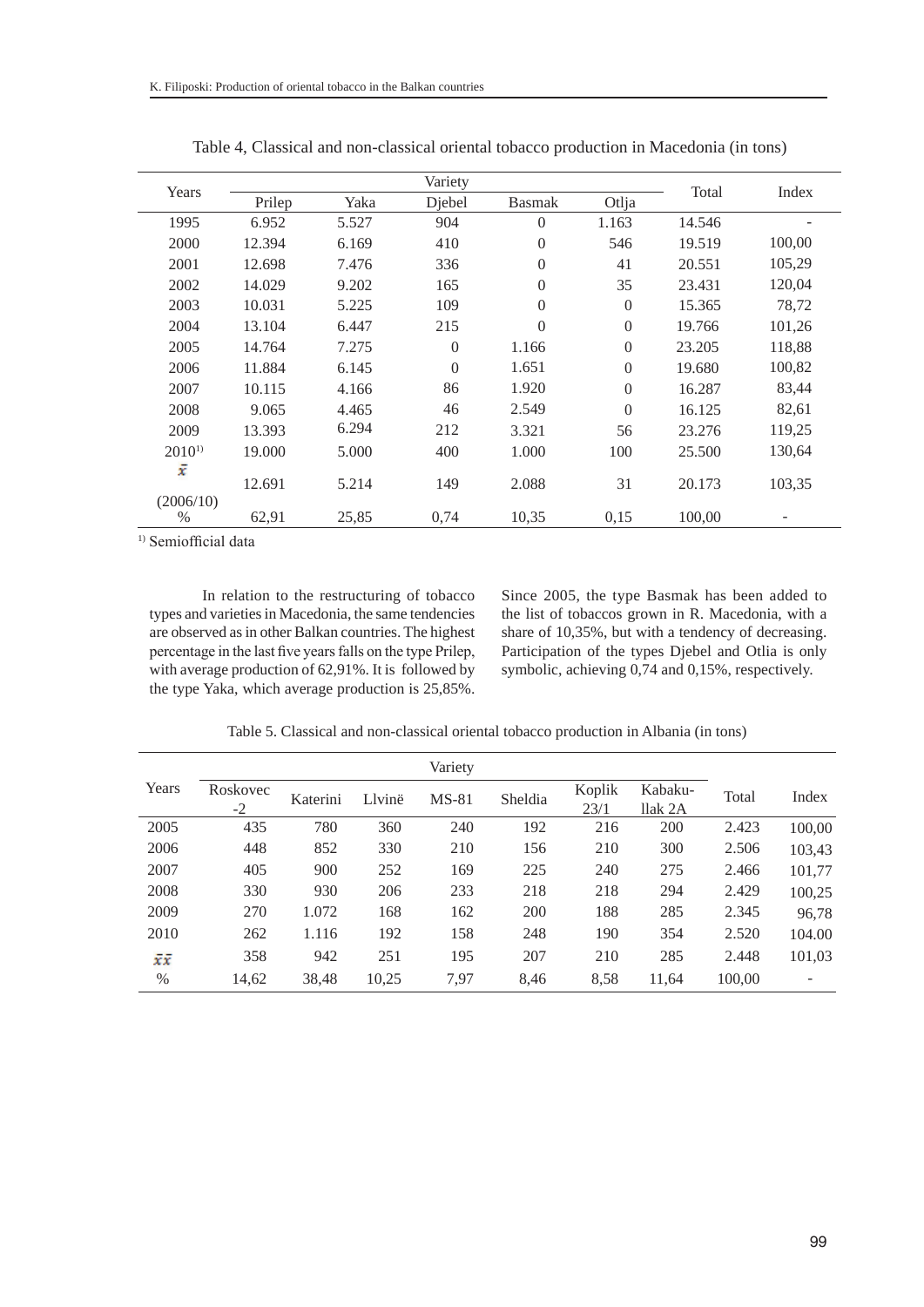|                     |         | Balkan |          |           |        |                          |                     |        |
|---------------------|---------|--------|----------|-----------|--------|--------------------------|---------------------|--------|
| Years               | Turkey  | Greece | Bulgaria | Macedonia | Serbia | Albania                  | countries,<br>Total | Index  |
| 1995/6              | 224.602 | 78.670 | 14.900   | 14.546    | 6.797  |                          | 339.515             | 100,00 |
| 2000                | 197.647 | 78.713 | 22.600   | 19.519    | 4.949  |                          | 323.428             | 95,26  |
| 2001                | 141.399 | 69.880 | 27.600   | 20.551    | 5.309  |                          | 264.739             | 77,98  |
| 2002                | 156.124 | 63.781 | 31.100   | 23.431    | 4.679  | ۰                        | 279.115             | 82,21  |
| 2003                | 108.963 | 57.792 | 28.545   | 15.365    | 391    | $\overline{\phantom{a}}$ | 211.056             | 62,16  |
| 2004                | 124.017 | 56.596 | 33.500   | 19.766    | 384    |                          | 234.263             | 69,00  |
| 2005                | 129.075 | 52.870 | 35.620   | 23.205    | 254    | 2.423                    | 243.447             | 71,70  |
| 2006                | 93.225  | 21.756 | 17.350   | 19.680    | 220    | 2.506                    | 154.737             | 45,58  |
| 2007                | 70.868  | 21.442 | 18.247   | 16.287    | 277    | 2.466                    | 129.587             | 38,17  |
| 2008                | 91.397  | 20.086 | 21.901   | 16.125    | 300    | 2.429                    | 152.238             | 44,84  |
| 2009                | 79.617  | 20.490 | 28.841   | 23.276    | 322    | 2.345                    | 154.591             | 45,53  |
| $2010^{1}$          | 52.742  | 18.700 | 30.811   | 25.500    | 420    | 2.520                    | 130.693             | 38,49  |
| $\bar{x}$ 1995/2010 | 122.473 | 46.731 | 25.918   | 19.771    | 2.025  |                          | 216.918             | 63,89  |
| $\bar{x}$ 2006/2010 | 77.570  | 20.494 | 23.430   | 20.173    | 308    | 2.453                    | 144.428             | 42,54  |
| % 1995/2010         | 56,46   | 21.54  | 11,95    | 9,12      | 0.93   |                          | 100,00              |        |
| % 2006/2010         | 53,71   | 14,19  | 16,22    | 13,97     | 0,21   | 1,70                     | 100,00              |        |
| Trend 2011          | 44.739  | 10.962 | 29.030   | 22.241    | 417    | 2.445                    | 107.389             | 31,07  |
| Trend 2012          | 33.363  | 5.819  | 26.837   | 21.628    | 435    | 2.444                    | 88.082              | 28,53  |
| Trend 2013          | 21.990  | 1      | 29.940   | 22.960    | 475    | 2.443                    | 75.366              |        |

Table 6. Classical and non-classical oriental tobacco production in Turkey, Greece, Bulgaria, Macedonia, Serbia and Albania (in tons)

Table 7. Average tobacco production expressed in % od World Total production Oriental tobacco

| Years                   | World<br>Total<br>Oriental<br>tobacco<br>production,<br>tons | $\%$<br>Turkey/<br>World<br>Total<br>Oriental<br>tobacco | $\frac{0}{0}$<br>Grecce/<br>World<br>Total<br>Oriental<br>tobacco | $\%$<br>Bulgaria<br>World<br>Total<br>Oriental<br>tobacco | $\frac{0}{0}$<br>Macedonia/<br>World<br>Total<br>production<br>of Oriental<br>tobacco | $\%$<br>Serbia/<br>World<br>Total<br>Oriental<br>tobacco | $\frac{0}{0}$<br>Albania/<br>World<br>Total<br>Oriental<br>tobacco | % Total<br>production in<br><b>Balkan</b><br>countries/<br><b>World Total</b><br>Oriental<br>tobacco |
|-------------------------|--------------------------------------------------------------|----------------------------------------------------------|-------------------------------------------------------------------|-----------------------------------------------------------|---------------------------------------------------------------------------------------|----------------------------------------------------------|--------------------------------------------------------------------|------------------------------------------------------------------------------------------------------|
| 1995                    | 524.000                                                      | 42,86                                                    | 15,01                                                             | 2,84                                                      | 2,78                                                                                  | 1.30                                                     |                                                                    | 64,80                                                                                                |
| 2000                    | 530,000                                                      | 37,29                                                    | 14,85                                                             | 4,26                                                      | 3.68                                                                                  | 0.93                                                     |                                                                    | 61,02                                                                                                |
| 2001                    | 435.000                                                      | 32,51                                                    | 16,06                                                             | 6,34                                                      | 4,72                                                                                  | 1.22                                                     | -                                                                  | 60,86                                                                                                |
| 2002                    | 422,000                                                      | 37,00                                                    | 15,11                                                             | 7,37                                                      | 5,55                                                                                  | 1.11                                                     | -                                                                  | 66,14                                                                                                |
| 2003                    | 340,000                                                      | 32,05                                                    | 17,00                                                             | 8,40                                                      | 4,52                                                                                  | 0.12                                                     | $\overline{\phantom{0}}$                                           | 62,08                                                                                                |
| 2004                    | 361.000                                                      | 34,35                                                    | 15,68                                                             | 9,28                                                      | 5,48                                                                                  | 0.11                                                     | ۰                                                                  | 64,90                                                                                                |
| 2005                    | 352.000                                                      | 36,67                                                    | 15,02                                                             | 10,12                                                     | 6,59                                                                                  | 0.07                                                     | 0,67                                                               | 69,14                                                                                                |
| 2006                    | 268.000                                                      | 34,79                                                    | 8,12                                                              | 6,47                                                      | 7,34                                                                                  | 0.08                                                     | 0.93                                                               | 57,73                                                                                                |
| 2007                    | 232,000                                                      | 30,55                                                    | 9,24                                                              | 7,87                                                      | 7,02                                                                                  | 0.12                                                     | 1,06                                                               | 55,85                                                                                                |
| 2008                    | 264.000                                                      | 34,62                                                    | 7,61                                                              | 8.30                                                      | 6,11                                                                                  | 0.11                                                     | 0.92                                                               | 57,66                                                                                                |
| 2009                    | 273.000                                                      | 29,16                                                    | 7,51                                                              | 10,56                                                     | 8.53                                                                                  | 0.12                                                     | 0.86                                                               | 56,74                                                                                                |
| $2010^{1}$              | 248,000                                                      | 21,27                                                    | 7.54                                                              | 12,42                                                     | 10,28                                                                                 | 0.17                                                     | 1,02                                                               | 52,70                                                                                                |
| $\overline{\mathbf{x}}$ | 354.083                                                      | 33,59                                                    | 12,40                                                             | 7,85                                                      | 6,05                                                                                  | 0.46                                                     | 0.91                                                               | 60,80                                                                                                |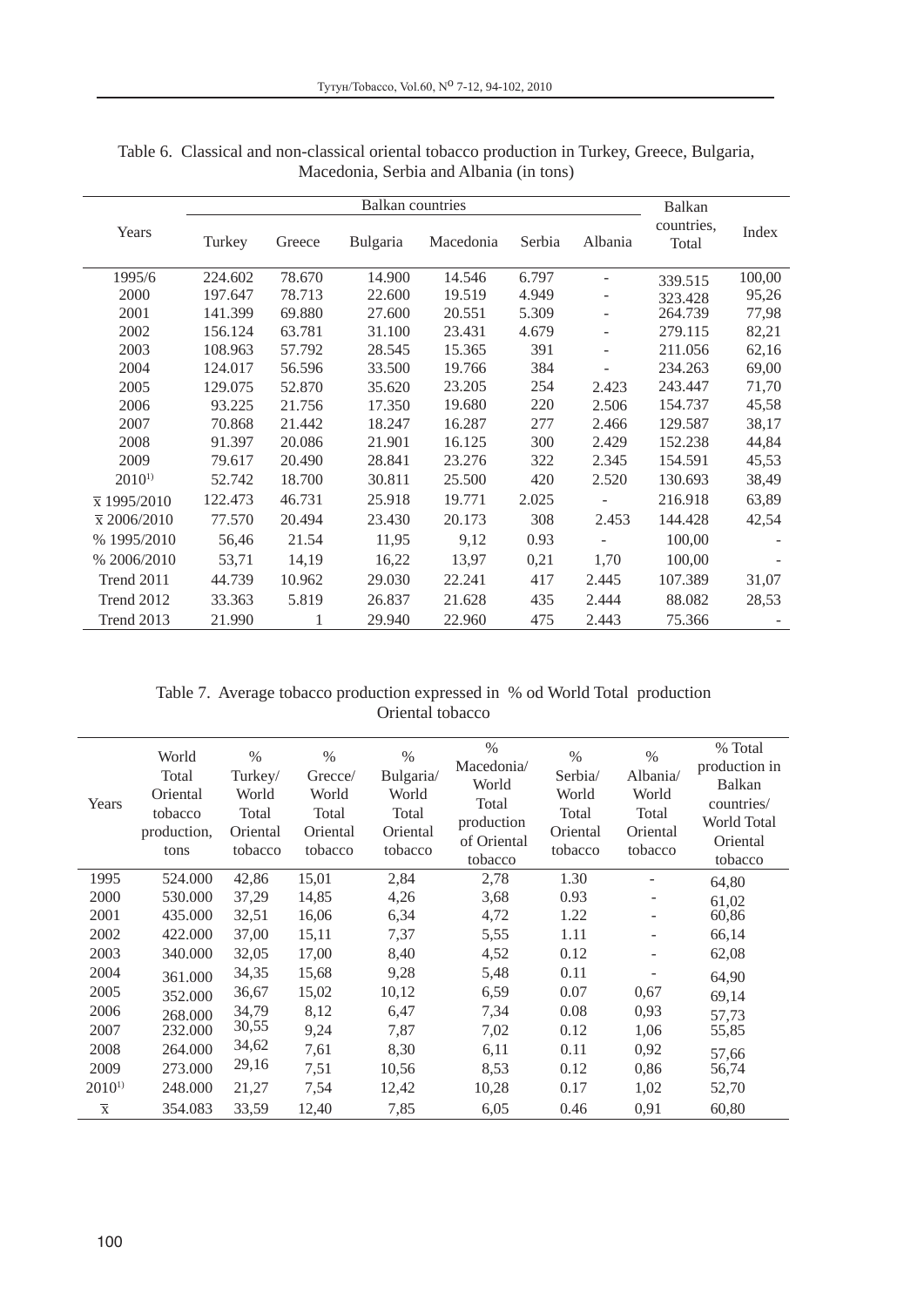According to the presented data on the oriental tobacco production in the Balkan countries in relation to the world production of this type, it can be stated that Turkey has the largest share, ranging from 21,27% in 2010 to 42,86% in 1995, which is an average of 33,59%. The following country is Greece, with a production of 7,51 in 2009 to 17,00% in 2003. Interesting situation is observed in Bulgaria and Macedonia, with a share ranging respectively from 2,84 and 2,78% in 1995 to 12,42% and 10,28% in 2010. The share of Serbian oriental tobaccos significantly dropped after 2003, both as a result of the transition period for tobacco industry in this country and of the lack of interest among the new owners (Philip Morris, British American Tobacco **–**BAT**,** etc.). The average production in Albania is 2453 tons or about 1,7% of the total production of oriental tobaccon in the Balkan.

Among all Balkan countries, Serbia had the smallest share in the total world production of oriental tobacco in the investigated period, ranging from 0,07% in 2005 to 1,30% in 1995/1996. In the total production of oriental tobaccos in the Balkan, the share of Serbia is only 0,22 - 0,93%. After the period of transition in Serbia, there is only one company to purchase and process oriental tobacco, mainly of the variety Prilep P-156.

Actually, even the share of Bulgarian and Macedonian oriental tobacco is not increased as much as it seems; such impression is obtained because the world production of oriental tobacco is in decline, especially in Turkey and Greece. The average share of oriental tobacco from the six Balkan countries dropped from 64,80% in 1995 to 52,70% in 2010.

Summary values on the production of oriental tobaccos in the six Balkan countriesproducers of the best quality oriental tobaccos in the world, are presented in Table 6. The data reveal the average movement of production in these countries in the last six years and throughout the whole period of investigation and the trend for the years 2011, 2012 and 2013.

They also show a significant decline of the oriental tobacco production in Turkey and Greece. Big oscillations in this production were observed in Bulgaria and Macedonia, but subsiding policy helped to maintain it at an acceptable level, although still below the multiple-year averages. Unofficially, the production of oriental tobacco in 2010 in the six Balkan countries is about 130.693 tons, which is 38,49% of that achieved over ten years ago.

### **CONCLUSIONS**

Based on our analysis, it can be stated that production of oriental tobacco in Turkey and Bulgaria was reduced for over four times, while in Bulgaria and Macedonia it is maintained at acceptable level, although still below the multiple-year averages. The reason for this decline in Turkey is due to the shift from tobacco toward olive growing but also to the development of tourism in the Aegean part of Turkey, in the region of Izmir, and to the outflow of young people to Western countries for a better and more secure existence. The main reason for the decline in Greece is the abolishment of the EU tobacco subsidies, which values exceeded the price for purchased oriental tobacco. In Bulgaria and Macedonia, production of oriental tobacco has been maintained due to the subsidies provided by the governments of these two countries. In Serbia, the main reason for decrease is the lack of interest of the new owners to produce oriental tobacco.

Another phenomenon to be emphasized is the restructuring of the type assortment of oriental tobaccos and elimination of the semioriental and the lower quality tobaccos.

Macedonia and Bulgaria, supported by the governments subsidy policy, should increase their production of oriental tobaccos because the production in Greece and Turkey will continue to decrease.

The trend in production of oriental tobaccos in the investigated Balkan countries shows further linear decline.

We must also mention the global changes and shifting of tobacco production to developing countries, because they will have a great impact on production of oriental tobacco in the Balkan countries.